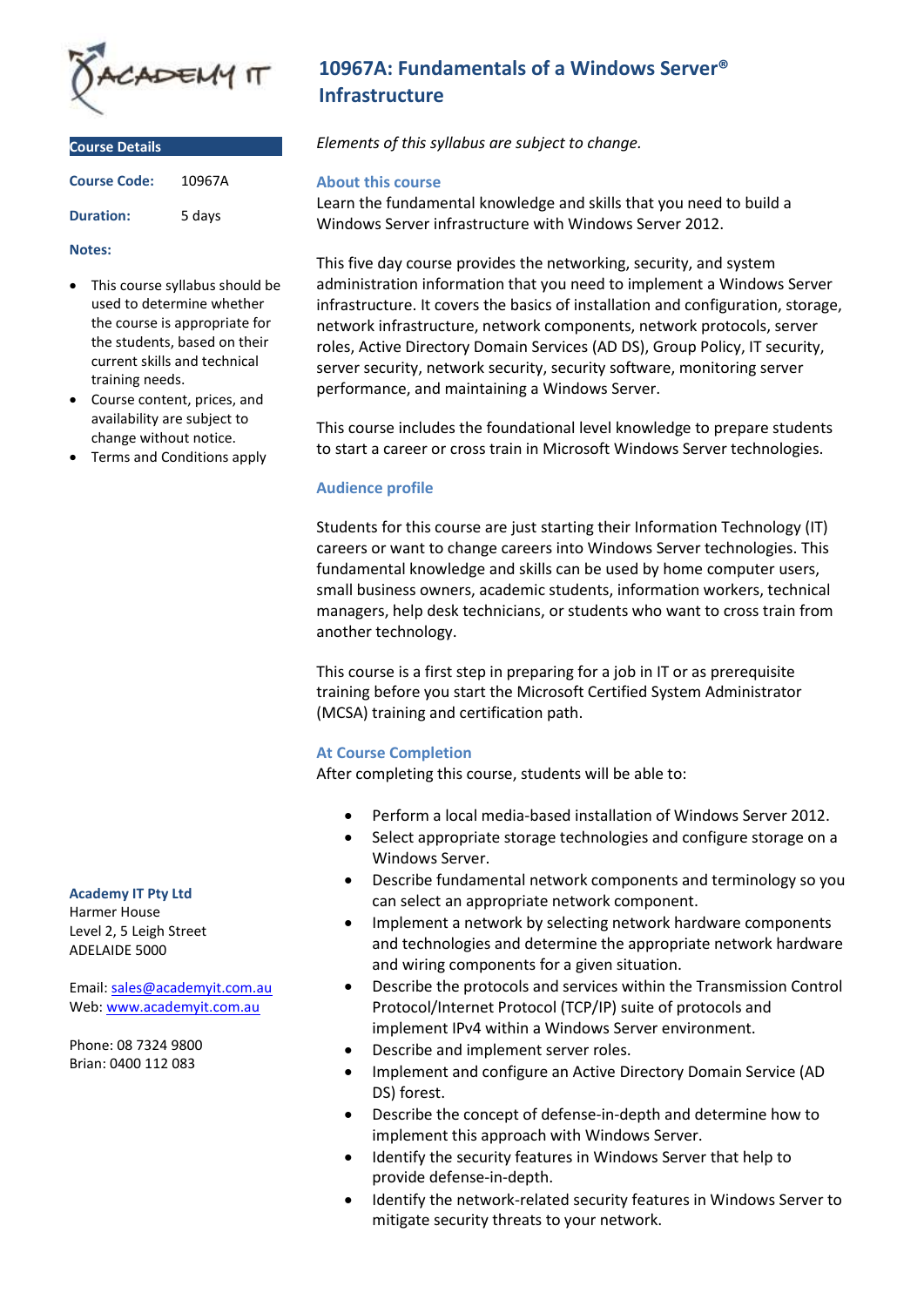

# **10967A: Fundamentals of a Windows Server® Infrastructure**

- Identify and implement additional software components to enhance your organization's security.
- Monitor a server to determine the performance level.
- Identify the Windows Server tools available to maintain and troubleshoot Windows Server.

# **Prerequisites**

- A basic knowledge of general computing concepts.
- Some experience working with Windows Client operating systems such as Windows 7 or Windows 8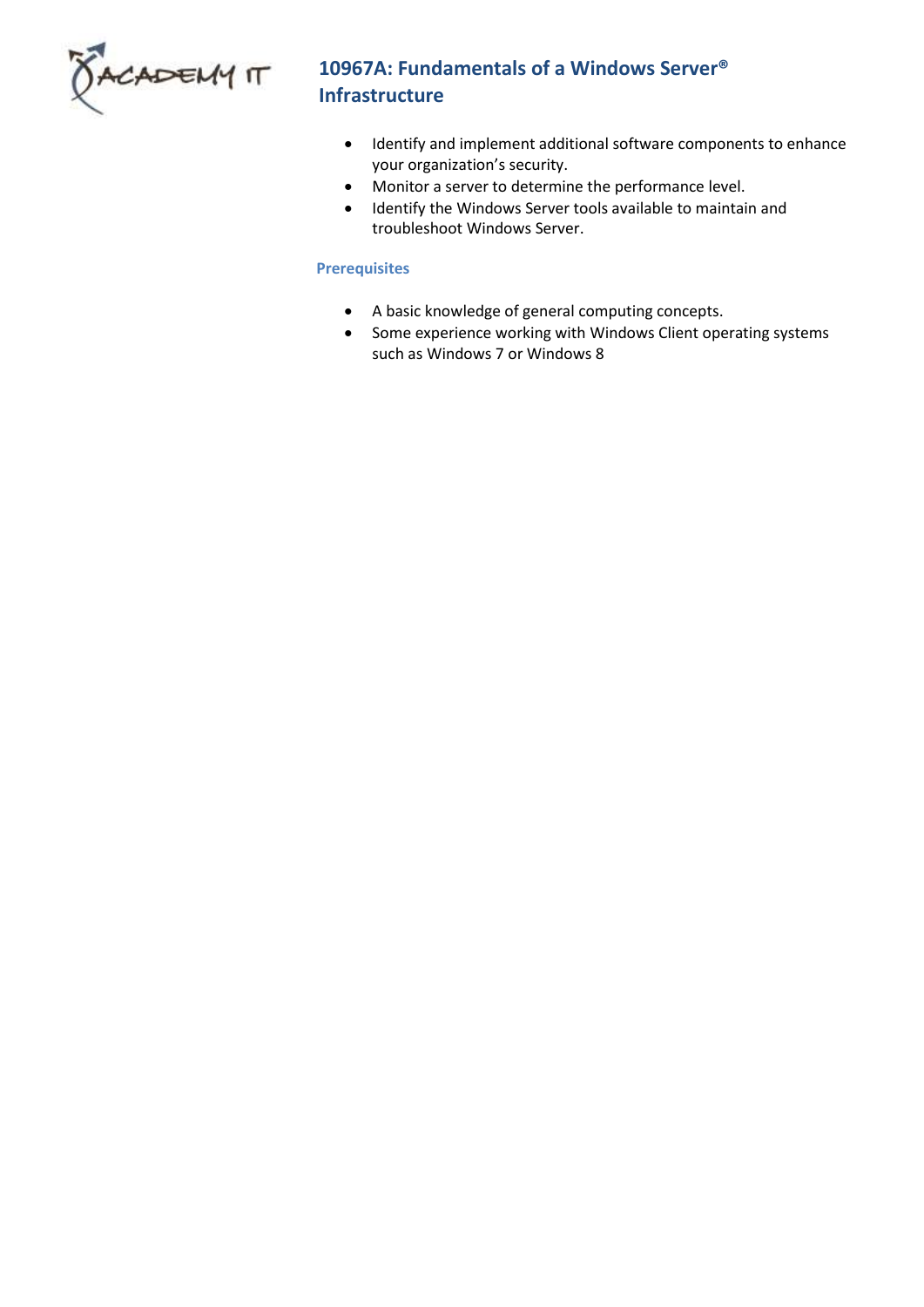

# **Module 1: Installing and Configuring Windows Server 2012**

This module explains how the Windows Server 2012 editions, installation options, optimal service and device configuration and general post-installation configuration all contribute to the functionality and effectiveness of your Windows Server implementation.

#### **Lessons**

- Windows Server Architecture.
- Installing Windows Server.
- Configuring Services.
- Configuring Devices and Device Drivers.

# **Lab : Installing and Configuring Windows Server 2012**

After completing this module, student will be able to:

- Describe Windows Server components and architecture.
- Install Windows Server 2012.
- Configure services.
- Configure devices and device drivers.

# **Module 2: Implementing Storage in Windows Server**

This module will introduce you to different storage technologies and discuss how to implement the storage solutions in Windows Server. There is also a discussion on how to create a resilient strategy for your storage, helping to avoid unplanned downtime and loss of data.

### **Lessons**

- Identifying Storage Technologies.
- Managing Disks and Volumes.
- Fault Tolerance.

### **Lab : Implementing Storage in Windows Server**

After completing this module, students will be able to:

- Identify a suitable storage technology.
- Manage storage within Windows Server.
- Implement disk fault tolerance.

# **Module 3: Understanding Network Infrastructure**

In this module, students will learn how to describe fundamental network component and terminology thus enabling the student to select an appropriate network component in a particular scenario.

#### **Lessons**

- Network Architecture Standards.
- Local Area Networking.
- Wide Area Networking.
- Wireless Networking.
- Connecting to the Internet.
- Remote Access.

# **Lab : Selecting Network Infrastructure Components**

After completing this module, students will be able to:

- Describe physical network topologies and standards.
- Define local area networks (LANs).
- Define wide area networks (WANs).
- Describe wireless networking technologies.
- Explain how to connect a network to the Internet.
- Describe how technologies are used for remote access.

# **Module 4: Connecting Network Components**

This module explores the functionality of lowlevel networking components, including switches and routers. In addition, the module provides guidance on how best to connect these and other components together to provide additional network functionality.

### **Lessons**

- Understanding the OSI Model.
- Understanding Media Types.
- Understanding Adapters, Hubs, and Switches.
- Understanding Routing.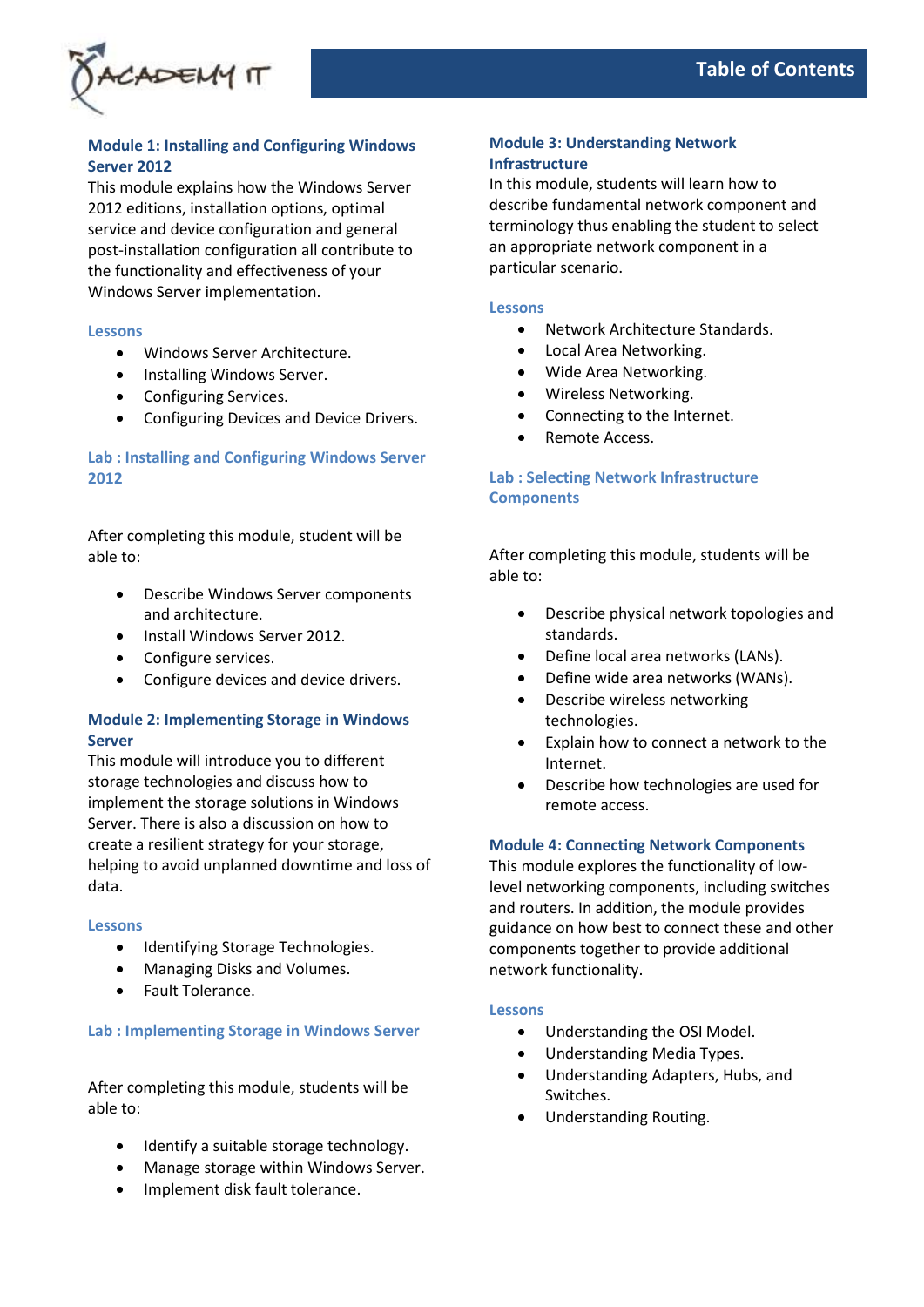

# **Lab : Connecting Network Components**

After completing this module, students will be able to:

- Describe the industry standard protocol model.
- Describe wiring methodologies and standards.
- Describe adapters, hubs, and switches.
- Describe routing technologies and protocols.

## **Module 5: Implementing TCP/IP**

This module describes the requirements of a protocol stack and then focuses on the Transmission Control Protocol/Internet Protocol (TCP/IP) protocol stack.

#### **Lessons**

- Overview of TCP/IP.
- IPv4 Addressing.
- IPv6 Addressing.
- Name Resolution.

# **Lab : Implementing TCP/IP**

After completing this module, students will be able to:

- Describe the Functionality of the TCP/IP Suite.
- Describe IPv4 Addressing.
- Configure an IPv4 Network.
- Describe IPv6 Addressing and Transition.
- Describe the Various Name Resolution Methods Used by TCP/IP Hosts.

### **Module 6: Implementing Windows Server Roles**

This module explains the functional requirements of a server computer and how to select and deploy appropriate server roles to support these functional requirements.

### **Lessons**

- Role-Based Deployment.
- Deploying Role-Specific Services.
- Considerations for Provisioning Roles.

**Lab : Implementing Server Roles**

After completing this module, students will be able to:

- Describe role-based deployment.
- Deploy role-specific servers.
- Describe deployment options for server roles.

## **Module 7: Implementing Active Directory**

This module explains that, as a directory service, how AD DS stores information about objects on a network and makes this information available to users and network administrators.

### **Lessons**

- Introducing Active Directory Domain Services (AD DS).
- Implementing AD DS.
- Managing Users, Groups, and Computers.
- Implementing Group Policy

## **Lab : Implementing AD DS**

After completing this module, students will be able to:

- Describe the fundamental features of AD DS.
- Implement AD DS.
- Implement organizational units (OUs) for managing groups and objects.
- Configure client computers centrally with group policy objects (GPOs).

### **Module 8: Implementing IT Security Layers**

This module explains how, in addition to file and share permissions, you can also use data encryption to restrict data access.

### **Lessons**

- Overview of Defense-in-Depth.
- Physical Security.
- Internet Security.

### **Lab : Implementing IT Security Layers**

After completing this module, students will be able to:

• Describe the risks posed by connecting to the Internet.

**Lab : Implementing Server Roles**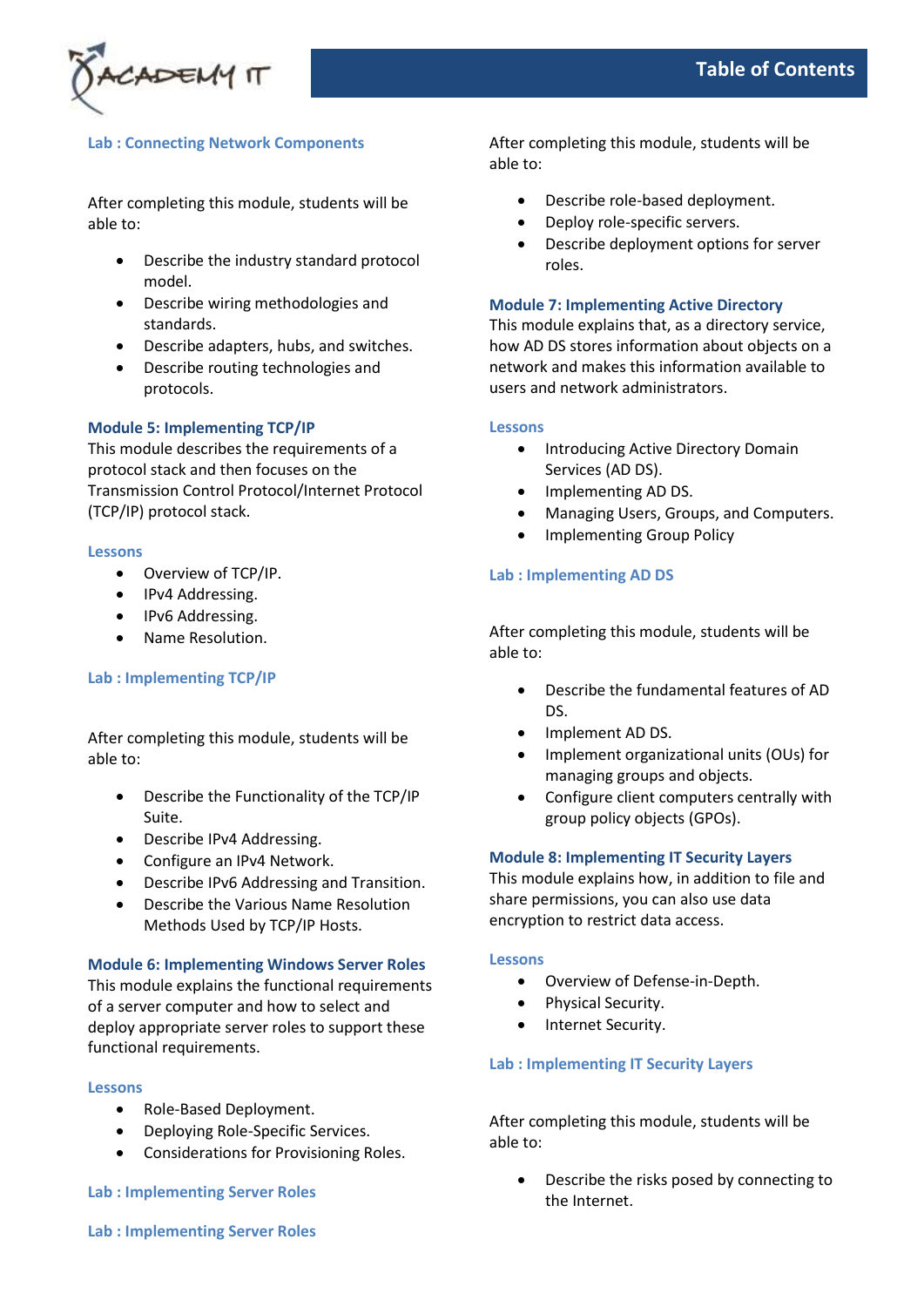

- Describe possible mitigations to these risks.
- Describe the Windows Server components and features that can help provide his Internet security.

# **Module 9: Implementing Security in Windows Server**

This module reviews the tools and concepts available for implementing security within a Microsoft Windows infrastructure.

## **Lessons**

- Overview of Windows Security.
- Securing Files and Folders.
- Implementing Encryption.

# **Lab : Implementing Windows Security**

After completing this module, students will be able to:

- Describe the Windows Server features that help improve your network's security.
- Explain how to secure files and folders in the Windows Server environment.
- Explain how to use the Windows Server encryption features to help secure access to resources.

# **Module 10: Implementing Network Security**

This module explains possible threats when you connect your computers to a network, how to identify them, and how implement appropriate Windows network security features to help to eliminate them.

### **Lessons**

- Overview of Network Security.
- Implementing Firewalls.
- Internet Protocol Security (IPsec)

# **Lab : Implementing Network Security**

After completing this module, students will be able to:

- Identify network-based security threats.
- Implement Windows Firewall to secure Windows hosts.

Explain how to enforce corporate compliance.

# **Module 11: Implementing Security Software**

This module explains how an information technology (IT) administrator can account for and mitigate the risks of malicious code, unauthorized use, and data theft.

## **Lessons**

- Client Software Protection Features.
- E-Mail Protection.
- Server Protection.

# **Lab : Implementing Security Software**

After completing this module, students will be able to:

- Implement Windows Server technologies and features to improve client security.
- Describe security threats posed by e-mail and how to reduce these threats.
- Explain how to improve server security using Windows Server security analysis and hardening tools.

# **Module 12: Monitoring Server Performance**

This module discusses the importance of monitoring the performance of servers, and how you monitor servers to ensure that they run efficiently and use available server capacity. It also explains performance monitoring tools to identify components that require additional tuning and troubleshooting, so that you can improve the efficiency of your servers.

### **Lessons**

- Event Logging.
- Performance Monitoring.

# **Lab : Monitoring Server Performance**

After completing this module, students will be able to:

- Use the Event Viewer to identify and interpret Windows Logs, and Application and Services Logs.
- Measure system resource usage and identify component bottlenecks